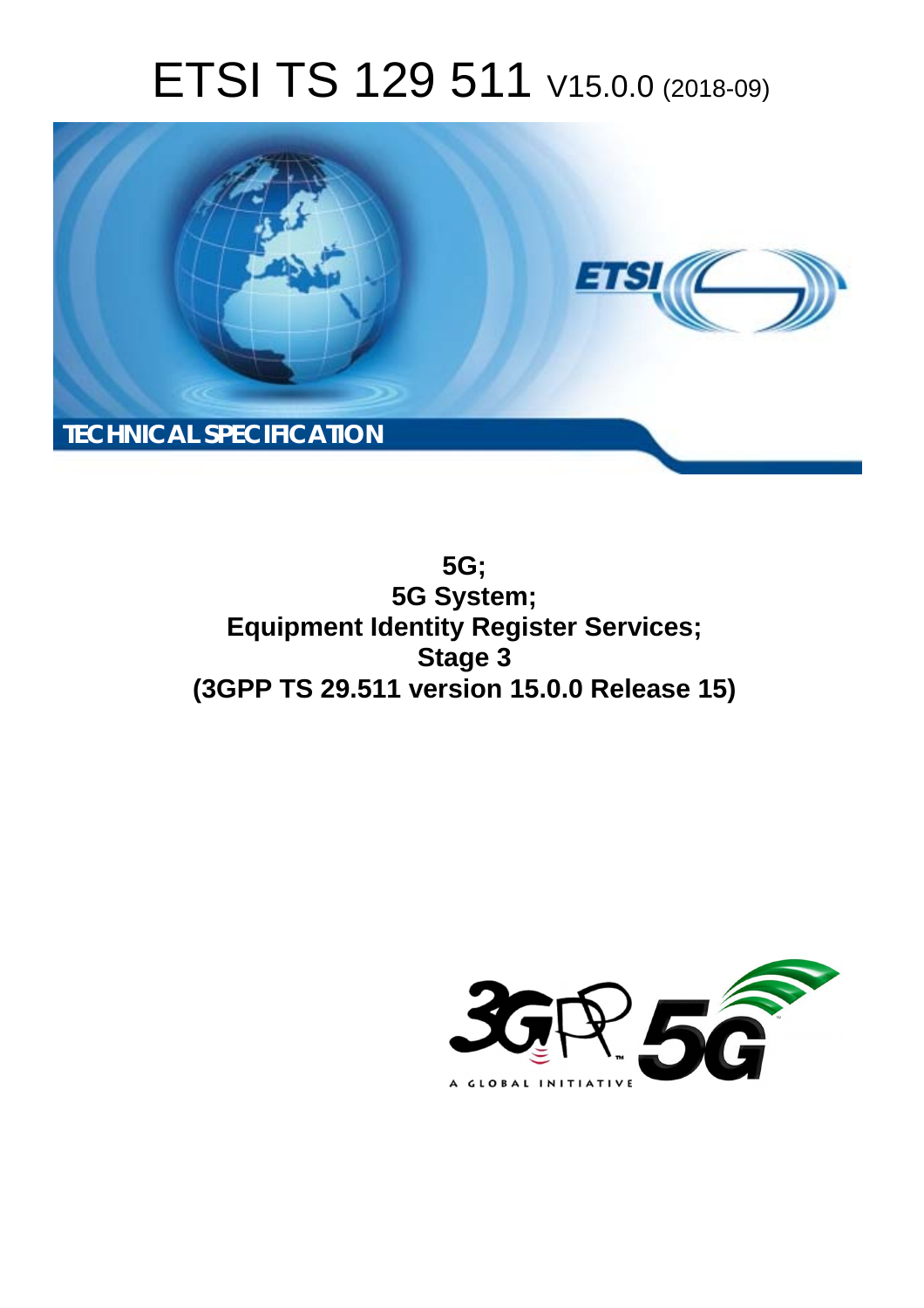Reference RTS/TSGC-0429511vf00

Keywords

 $5G$ 

#### *ETSI*

#### 650 Route des Lucioles F-06921 Sophia Antipolis Cedex - FRANCE

Tel.: +33 4 92 94 42 00 Fax: +33 4 93 65 47 16

Siret N° 348 623 562 00017 - NAF 742 C Association à but non lucratif enregistrée à la Sous-Préfecture de Grasse (06) N° 7803/88

#### *Important notice*

The present document can be downloaded from: <http://www.etsi.org/standards-search>

The present document may be made available in electronic versions and/or in print. The content of any electronic and/or print versions of the present document shall not be modified without the prior written authorization of ETSI. In case of any existing or perceived difference in contents between such versions and/or in print, the only prevailing document is the print of the Portable Document Format (PDF) version kept on a specific network drive within ETSI Secretariat.

Users of the present document should be aware that the document may be subject to revision or change of status. Information on the current status of this and other ETSI documents is available at <https://portal.etsi.org/TB/ETSIDeliverableStatus.aspx>

If you find errors in the present document, please send your comment to one of the following services: <https://portal.etsi.org/People/CommiteeSupportStaff.aspx>

#### *Copyright Notification*

No part may be reproduced or utilized in any form or by any means, electronic or mechanical, including photocopying and microfilm except as authorized by written permission of ETSI. The content of the PDF version shall not be modified without the written authorization of ETSI. The copyright and the foregoing restriction extend to reproduction in all media.

> © ETSI 2018. All rights reserved.

**DECT**TM, **PLUGTESTS**TM, **UMTS**TM and the ETSI logo are trademarks of ETSI registered for the benefit of its Members. **3GPP**TM and **LTE**TM are trademarks of ETSI registered for the benefit of its Members and of the 3GPP Organizational Partners. **oneM2M** logo is protected for the benefit of its Members.

**GSM**® and the GSM logo are trademarks registered and owned by the GSM Association.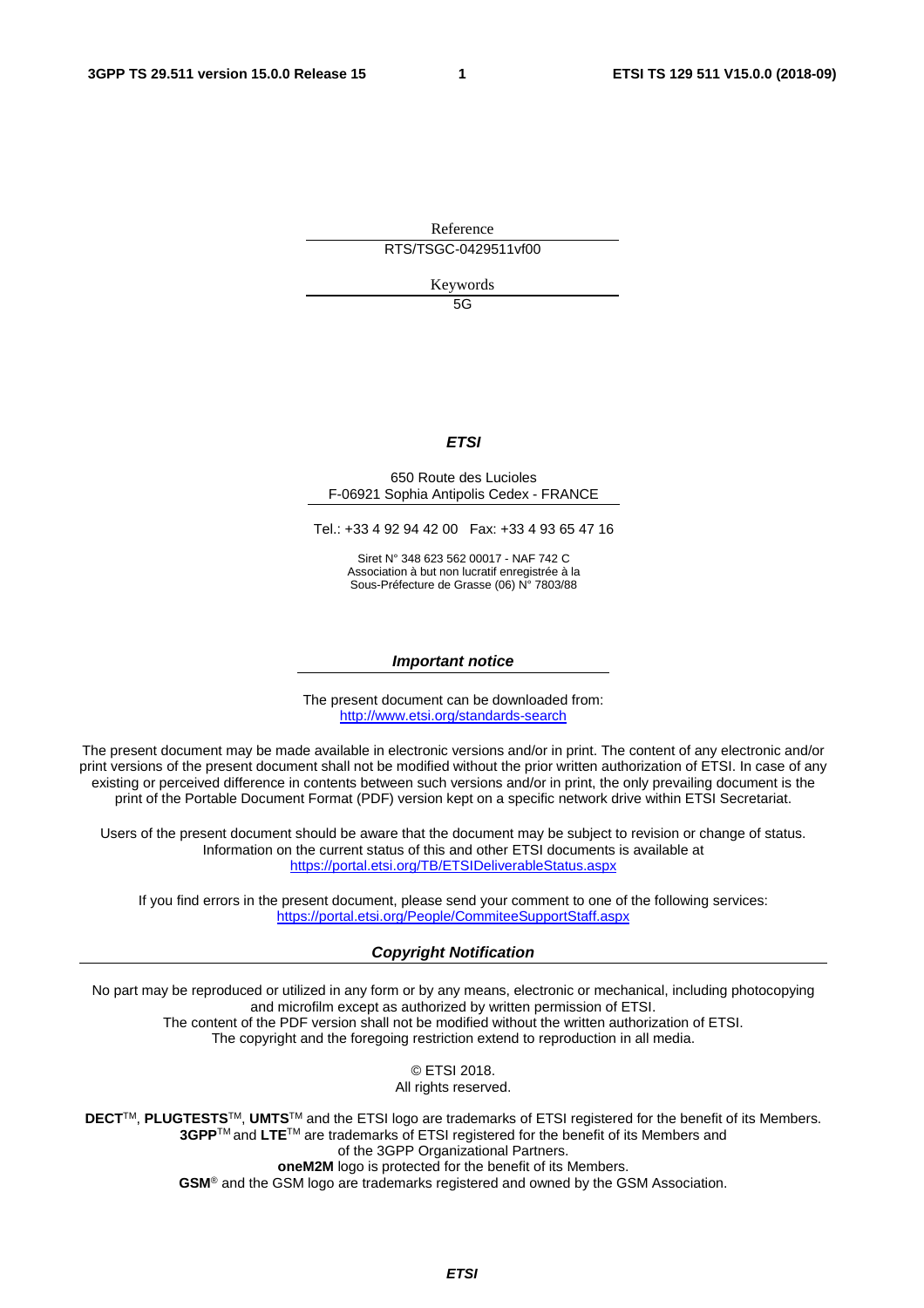### Intellectual Property Rights

#### Essential patents

IPRs essential or potentially essential to normative deliverables may have been declared to ETSI. The information pertaining to these essential IPRs, if any, is publicly available for **ETSI members and non-members**, and can be found in ETSI SR 000 314: *"Intellectual Property Rights (IPRs); Essential, or potentially Essential, IPRs notified to ETSI in respect of ETSI standards"*, which is available from the ETSI Secretariat. Latest updates are available on the ETSI Web server ([https://ipr.etsi.org/\)](https://ipr.etsi.org/).

Pursuant to the ETSI IPR Policy, no investigation, including IPR searches, has been carried out by ETSI. No guarantee can be given as to the existence of other IPRs not referenced in ETSI SR 000 314 (or the updates on the ETSI Web server) which are, or may be, or may become, essential to the present document.

#### **Trademarks**

The present document may include trademarks and/or tradenames which are asserted and/or registered by their owners. ETSI claims no ownership of these except for any which are indicated as being the property of ETSI, and conveys no right to use or reproduce any trademark and/or tradename. Mention of those trademarks in the present document does not constitute an endorsement by ETSI of products, services or organizations associated with those trademarks.

### Foreword

This Technical Specification (TS) has been produced by ETSI 3rd Generation Partnership Project (3GPP).

The present document may refer to technical specifications or reports using their 3GPP identities, UMTS identities or GSM identities. These should be interpreted as being references to the corresponding ETSI deliverables.

The cross reference between GSM, UMTS, 3GPP and ETSI identities can be found under [http://webapp.etsi.org/key/queryform.asp.](http://webapp.etsi.org/key/queryform.asp)

## Modal verbs terminology

In the present document "**shall**", "**shall not**", "**should**", "**should not**", "**may**", "**need not**", "**will**", "**will not**", "**can**" and "**cannot**" are to be interpreted as described in clause 3.2 of the [ETSI Drafting Rules](https://portal.etsi.org/Services/editHelp!/Howtostart/ETSIDraftingRules.aspx) (Verbal forms for the expression of provisions).

"**must**" and "**must not**" are **NOT** allowed in ETSI deliverables except when used in direct citation.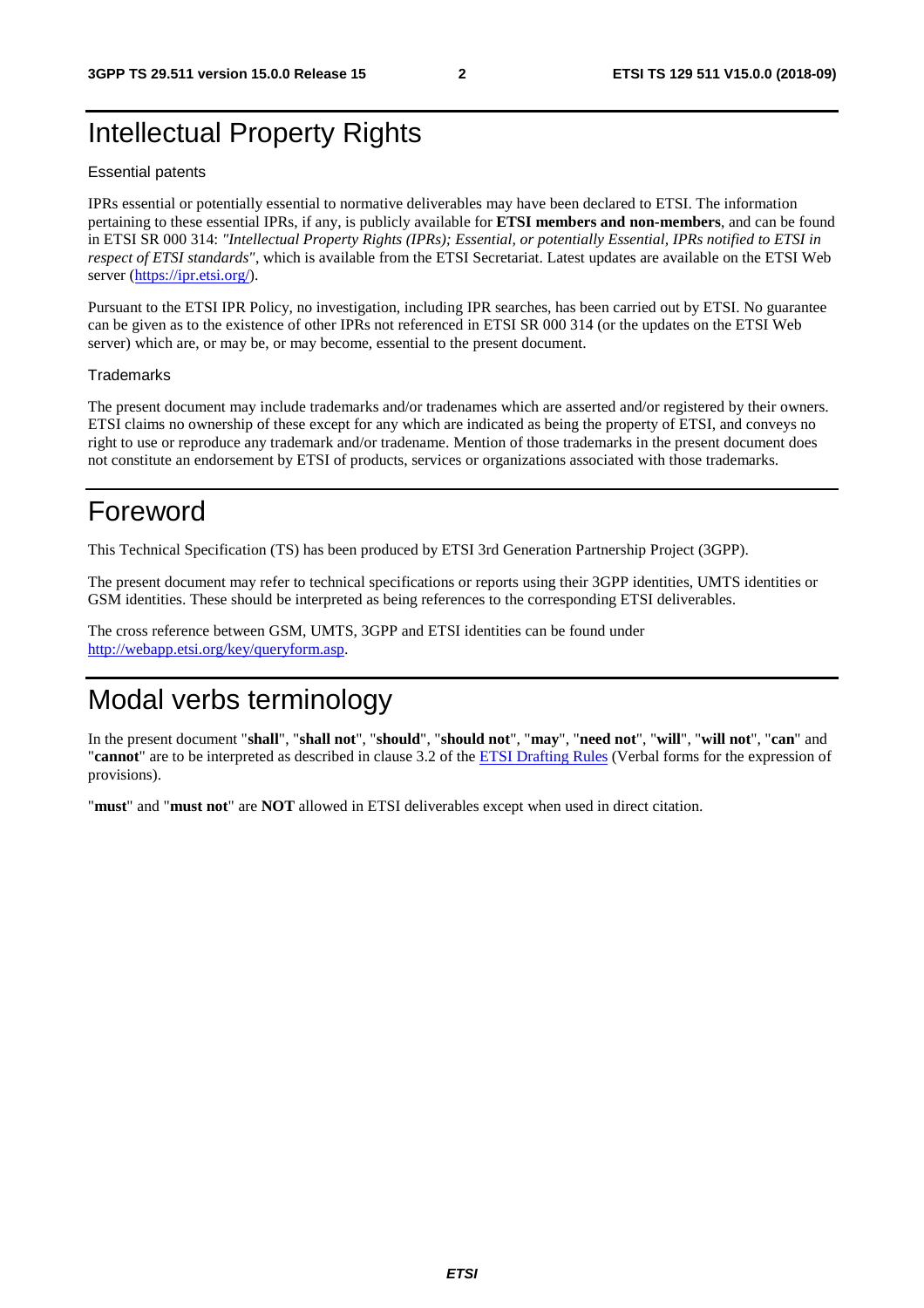ETSI TS 129 511 V15.0.0 (2018-09)

# Contents

| T           |  |
|-------------|--|
| 2           |  |
| 3           |  |
| 3.1<br>3.2  |  |
| 4           |  |
| 4.1         |  |
| 5           |  |
| 5.1         |  |
| 5.2         |  |
| 5.2.1       |  |
| 5.2.2       |  |
| 5.2.2.1     |  |
| 5.2.2.2     |  |
| 5.2.2.2.1   |  |
| 5.2.2.2.2   |  |
|             |  |
| 6           |  |
| 6.1         |  |
| 6.1.1       |  |
| 6.1.2       |  |
| 6.1.2.1     |  |
| 6.1.2.2     |  |
| 6.1.2.2.1   |  |
|             |  |
| 6.1.2.2.2   |  |
| 6.1.2.3     |  |
| 6.1.2.3.1   |  |
| 6.1.3       |  |
| 6.1.3.1     |  |
| 6.1.3.2     |  |
| 6.1.3.2.1   |  |
| 6.1.3.2.2   |  |
| 6.1.3.2.3   |  |
| 6.1.3.2.3.1 |  |
| 6.1.4       |  |
| 6.1.4.1     |  |
| 6.1.4.2     |  |
|             |  |
| 6.1.4.2.1   |  |
| 6.1.4.2.2   |  |
| 6.1.4.3     |  |
| 6.1.4.3.1   |  |
| 6.1.4.3.2   |  |
| 6.1.4.3.3   |  |
| 6.1.5       |  |
| 6.1.5.1     |  |
| 6.1.5.2     |  |
| 6.1.5.3     |  |
| 6.1.6       |  |
| 6.1.7       |  |
|             |  |
| 6.1.7.1     |  |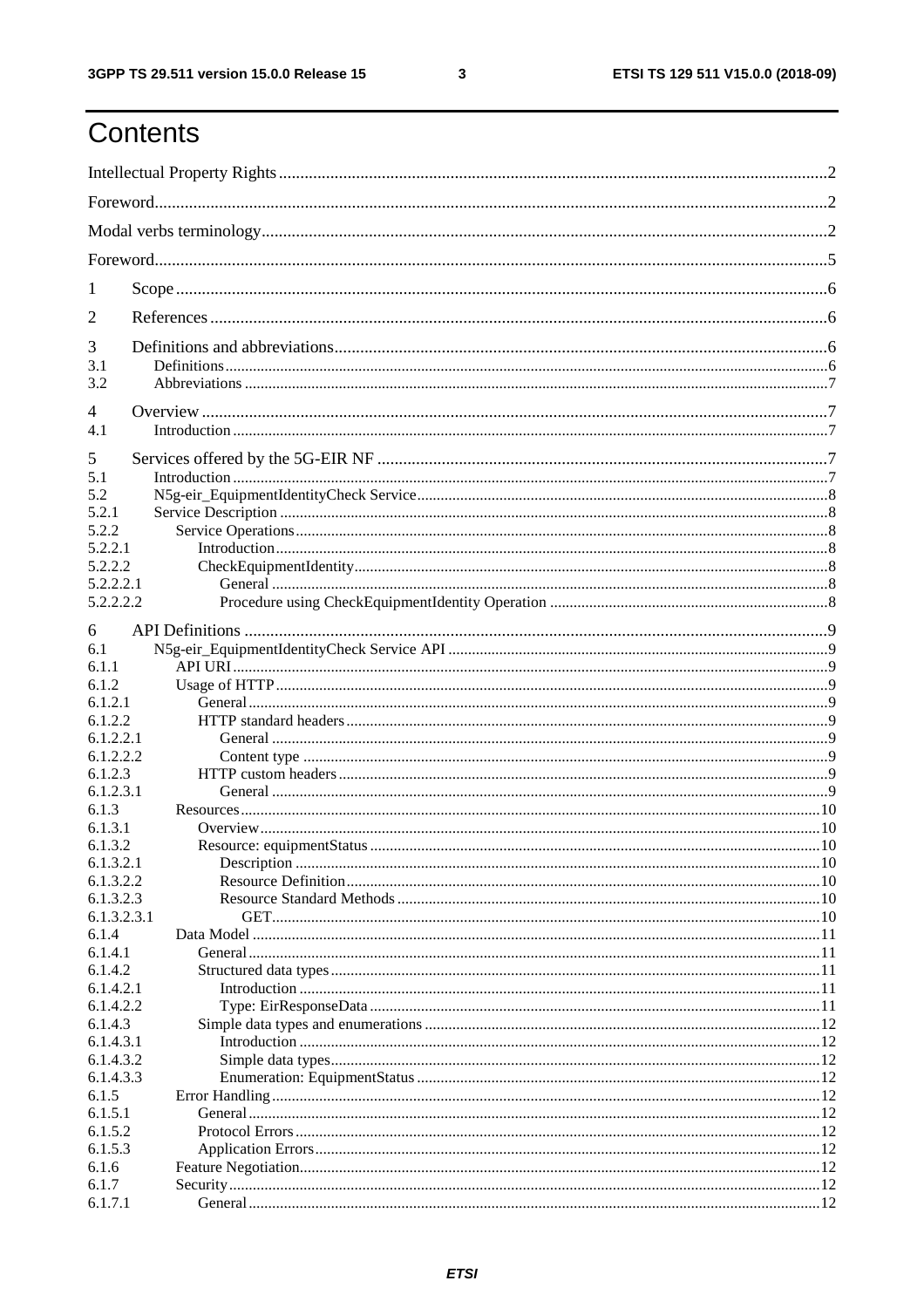$\overline{\mathbf{4}}$ 

| 6.1.7.2 |  |  |  |
|---------|--|--|--|
| 6.1.7.3 |  |  |  |
|         |  |  |  |
|         |  |  |  |
|         |  |  |  |
|         |  |  |  |
|         |  |  |  |
|         |  |  |  |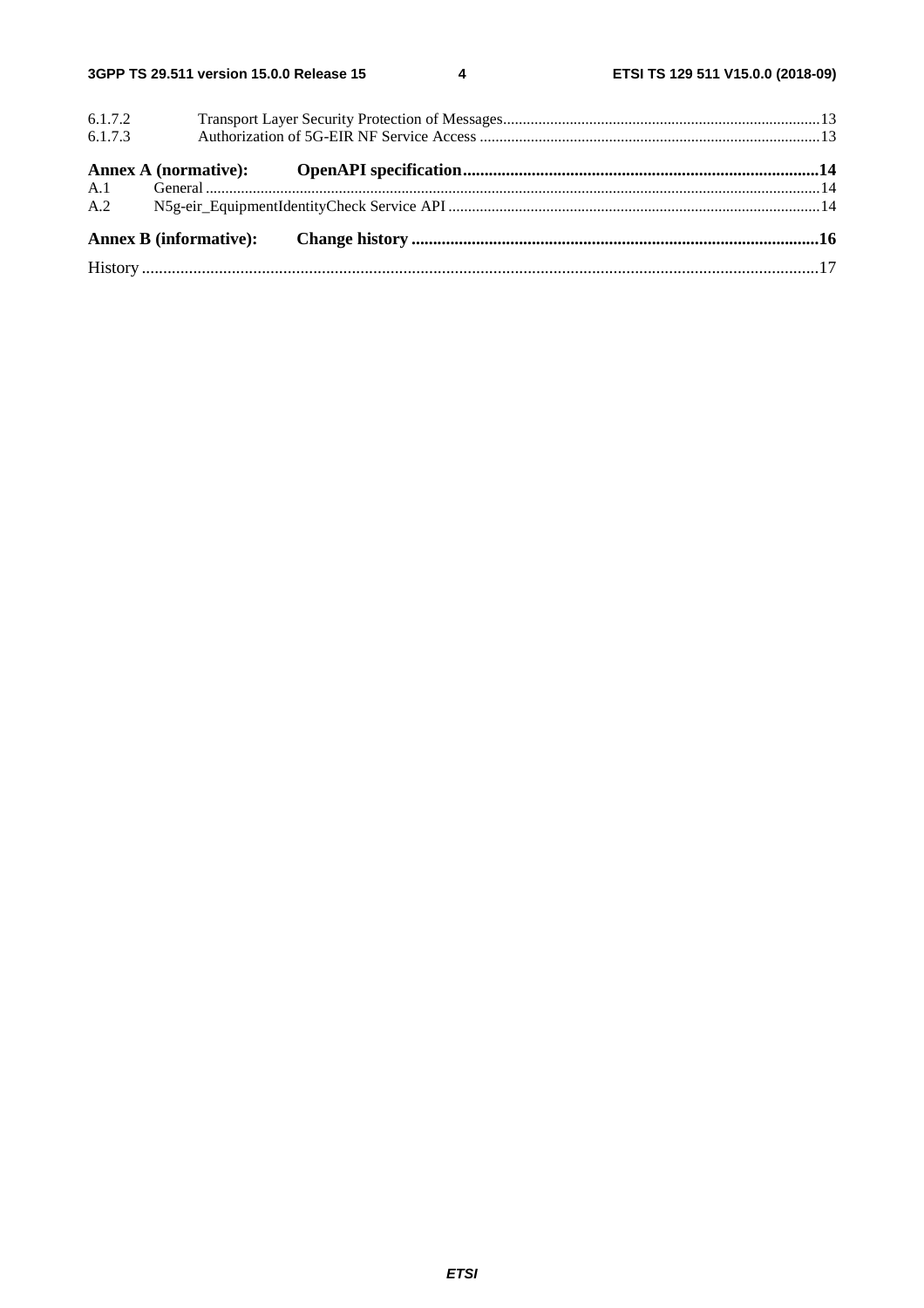# Foreword

This Technical Specification has been produced by the 3rd Generation Partnership Project (3GPP).

The contents of the present document are subject to continuing work within the TSG and may change following formal TSG approval. Should the TSG modify the contents of the present document, it will be re-released by the TSG with an identifying change of release date and an increase in version number as follows:

Version x.y.z

where:

- x the first digit:
	- 1 presented to TSG for information;
	- 2 presented to TSG for approval;
	- 3 or greater indicates TSG approved document under change control.
- y the second digit is incremented for all changes of substance, i.e. technical enhancements, corrections, updates, etc.
- z the third digit is incremented when editorial only changes have been incorporated in the document.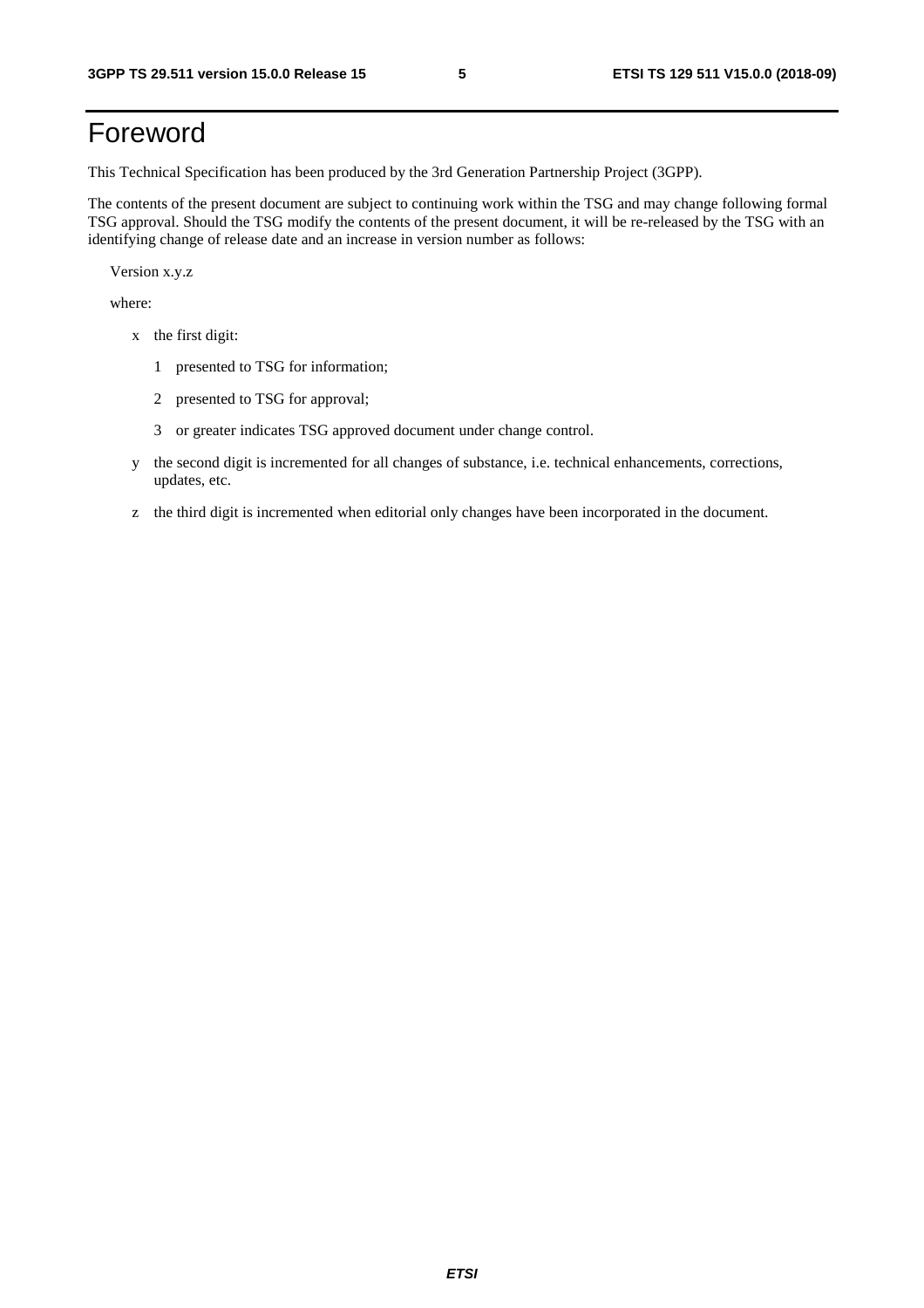### 1 Scope

The present document describes the stage 3 protocol and data model for the N5g-eir Service Based Interface between the 5G-EIR and its consumers over which the service to check the equipment identity as described in 3GPP TS 23.501 [2] is performed. It provides the stage 3 protocol definitions and message flows, and specifies the API for each service offered by the 5G-EIR.

The 5G System stage 2 architecture and procedures are specified in 3GPP TS 23.501 [2] and 3GPP TS 23.502 [3].

The Technical Realization of the Service Based Architecture and the Principles and Guidelines for Services Definition are specified in 3GPP TS 29.500 [4] and 3GPP TS 29.501 [5].

### 2 References

The following documents contain provisions which, through reference in this text, constitute provisions of the present document.

- References are either specific (identified by date of publication, edition number, version number, etc.) or non-specific.
- For a specific reference, subsequent revisions do not apply.
- For a non-specific reference, the latest version applies. In the case of a reference to a 3GPP document (including a GSM document), a non-specific reference implicitly refers to the latest version of that document *in the same Release as the present document*.
- [1] 3GPP TR 21.905: "Vocabulary for 3GPP Specifications".
- [2] 3GPP TS 23.501: "System Architecture for the 5G System; Stage 2".
- [3] 3GPP TS 23.502: "Procedures for the 5G System; Stage 2".
- [4] 3GPP TS 29.500: "5G System; Technical Realization of Service Based Architecture; Stage 3".
- [5] 3GPP TS 29.501: "5G System; Principles and Guidelines for Services Definition; Stage 3".
- [6] 3GPP TS 29.571: "5G System; Common Data Types for Service Based Interfaces; Stage 3".
- [7] IETF RFC 7540: "Hypertext Transfer Protocol Version 2 (HTTP/2)".
- [8] OpenAPI Initiative, "OpenAPI 3.0.0 Specification", [https://github.com/OAI/OpenAPI-](https://github.com/OAI/OpenAPI-Specification/blob/master/versions/3.0.0.md)[Specification/blob/master/versions/3.0.0.md](https://github.com/OAI/OpenAPI-Specification/blob/master/versions/3.0.0.md).
- [9] IETF RFC 8259: "The JavaScript Object Notation (JSON) Data Interchange Format".
- [10] IETF RFC 7807: "Problem Details for HTTP APIs".
- [11] 3GPP TS 33.501: "Security Architecture and Procedures for 5G System".
- [12] IETF RFC 6749: "The OAuth 2.0 Authorization Framework".
- [13] 3GPP TS 29.510: "5G System; Network Function Repository Services; Stage 3".

### 3 Definitions and abbreviations

### 3.1 Definitions

For the purposes of the present document, the terms and definitions given in 3GPP TR 21.905 [1] and the following apply. A term defined in the present document takes precedence over the definition of the same term, if any, in 3GPP TR 21.905 [1].

**N5g-eir:** Service-based interface exhibited by 5G-EIR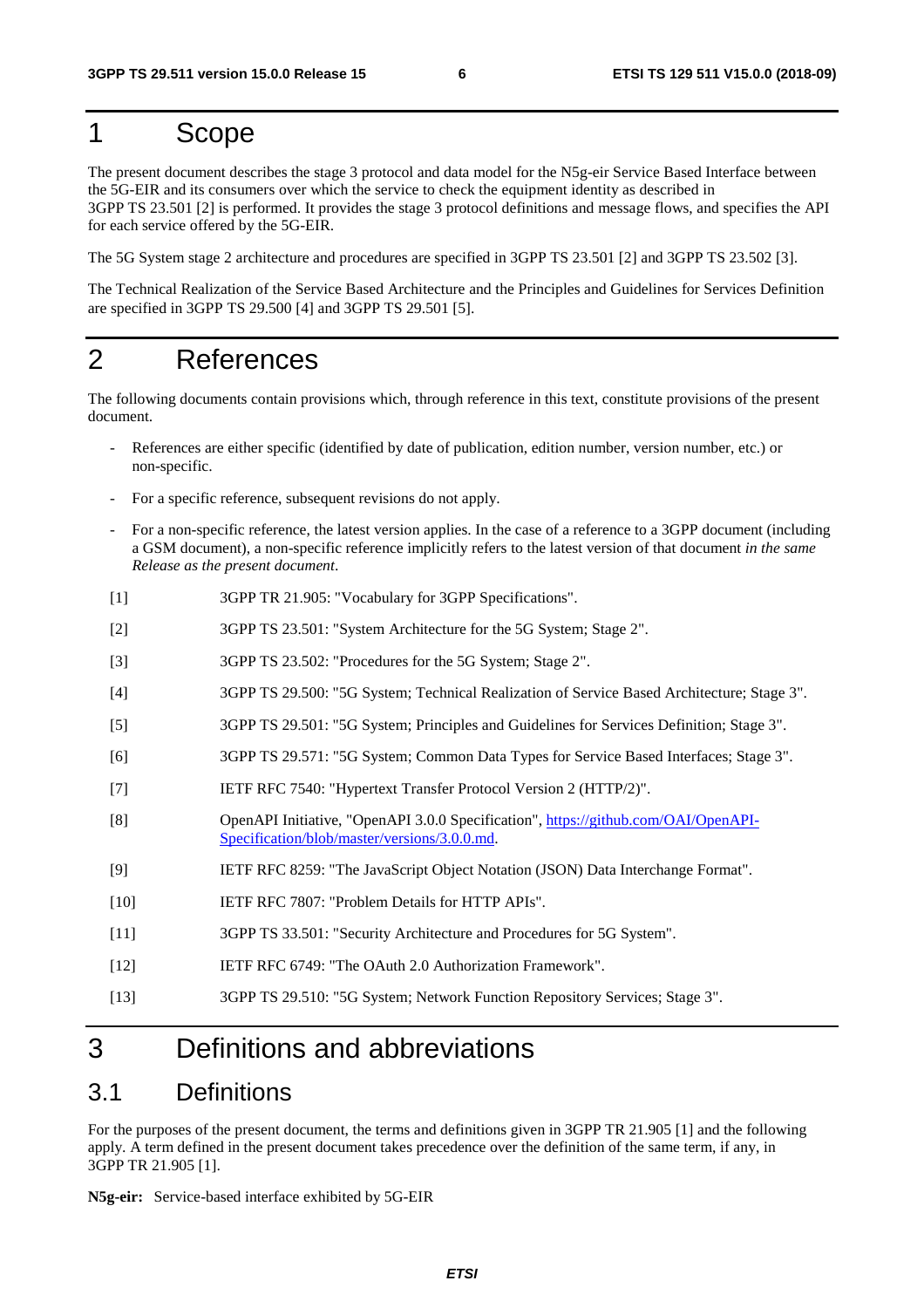### 3.2 Abbreviations

For the purposes of the present document, the abbreviations given in 3GPP TR 21.905 [1] and the following apply. An abbreviation defined in the present document takes precedence over the definition of the same abbreviation, if any, in 3GPP TR 21.905 [1].

| 5G-EIR     | 5G-Equipment Identity Register |
|------------|--------------------------------|
| EIR.       | Equipment Identity Register    |
| <b>PEI</b> | Permanent Equipment Identifier |

### 4 Overview

### 4.1 Introduction

N5g-eir is a Service-based interface exhibited by 5G-EIR (5G-Equipment Identity Register) which is an optional network function that supports the following functionality:

Check the status of Equipment's identity (e.g. to check that it has not been blacklisted).

The reference point N17 (see Fig 4-1 below) shows the interaction between the 5G-Equipment Identity Register 5G-EIR and the AMF (Access and Mobility Management Function) enabling the check of the status of the mobile equipment identity.



**Figure 4-1: Reference Model – N5g-eir** 

During any procedure establishing a signalling connection with the UE the network may optionally perform an ME identity check with 5G-EIR via the N5g-eir\_Equipment Identity Check Service exhibited by 5G-EIR.

# 5 Services offered by the 5G-EIR NF

### 5.1 Introduction

The following NF service is offered by the N5g-eir to check the ME whether it is black-listed or not:

- N5g-eir\_EquipmentIdentityCheck

| <b>Service Name</b>            | <b>Description</b>                                                                                                                                                       | <b>Consumer</b> |
|--------------------------------|--------------------------------------------------------------------------------------------------------------------------------------------------------------------------|-----------------|
| N5g-eir_EquipmentIdentityCheck | This service offered by the 5G-EIR allows the<br>consumer to check the Permanent Equipment<br>Identifier (PEI) and check whether the PEI is in<br>the black list or not. | AMF             |

The N5g-eir\_Equipment Identity Check service is specified in 3GPP TS 23.502 [3], subclause 4.2.2.2.2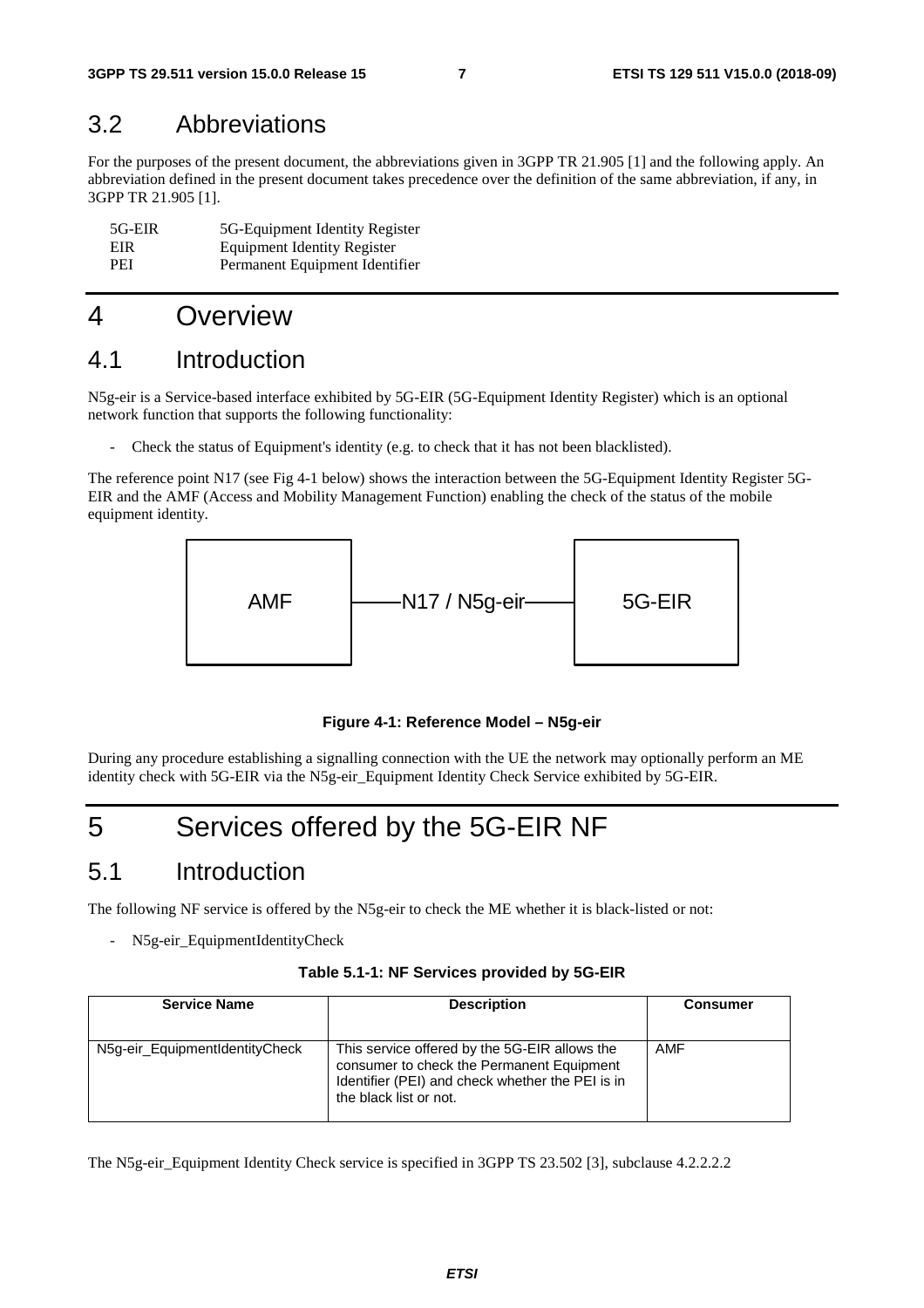### 5.2 N5g-eir\_EquipmentIdentityCheck Service

### 5.2.1 Service Description

The N5g-eir\_Equipment Identity Check service is provided by the 5G-EIR to check the Permanent Equipment Identifier (PEI) whether it is in the black list or not. The service can be consumed by AMF which initiates ME identity check by invoking the N5g-eirEquipmentIdentityCheckGet service operation (see clause 5.2.4.2. of 3GPP TS 23.502 [3]).

During the initial registration the Permanent Equipment Identifier is obtained from the UE. The AMF operator may check the PEI with an EIR.

#### 5.2.2 Service Operations

- 5.2.2.1 Introduction
- 5.2.2.2 CheckEquipmentIdentity
- 5.2.2.2.1 General

The CheckEquipmentIdentity operation shall be used to check the PEI and determine whether the subscriber is allowed to use the equipment, in the following procedures:

ME Identity check procedure (see subclause 4.7 of 3GPP TS 23.502 [3]);

#### 5.2.2.2.2 Procedure using CheckEquipmentIdentity Operation

The NF Service Consumer (e.g. AMF) shall check the PEI by using the HTTP GET method as shown in Figure 5.2.2.2.2-1.



**Figure 5.2.2.2.2-1: PEI status check by the NF Service Consumer** 

- 1. The NF Service Consumer (e.g. AMF) sends a GET request to the resource representing the PEI equipment Status. It shall include the PEI as a query parameter and, optionally, the SUPI may also be included.
- 2a. On success, "200 OK" with the message body containing the equipment status of the PEI.
- 2b. If the PEI is not known, "404 Not Found" with the message body containing a ProblemDetails object, with the "details" attribute set to "ERROR\_EQUIPMENT\_UNKNOWN". When receiving the response from the 5G-EIR, the NF Service Consumer (e.g. AMF) shall check the equipment Status and the detailed problem. Dependent upon the result, the NF Service Consume will decide its subsequent actions (e.g. sending a Registration Reject if the 5G-EIR indicates that the PEI is unknown or blacklisted).

The definition of the equipment-status resource is specified in subclause 6.1.3.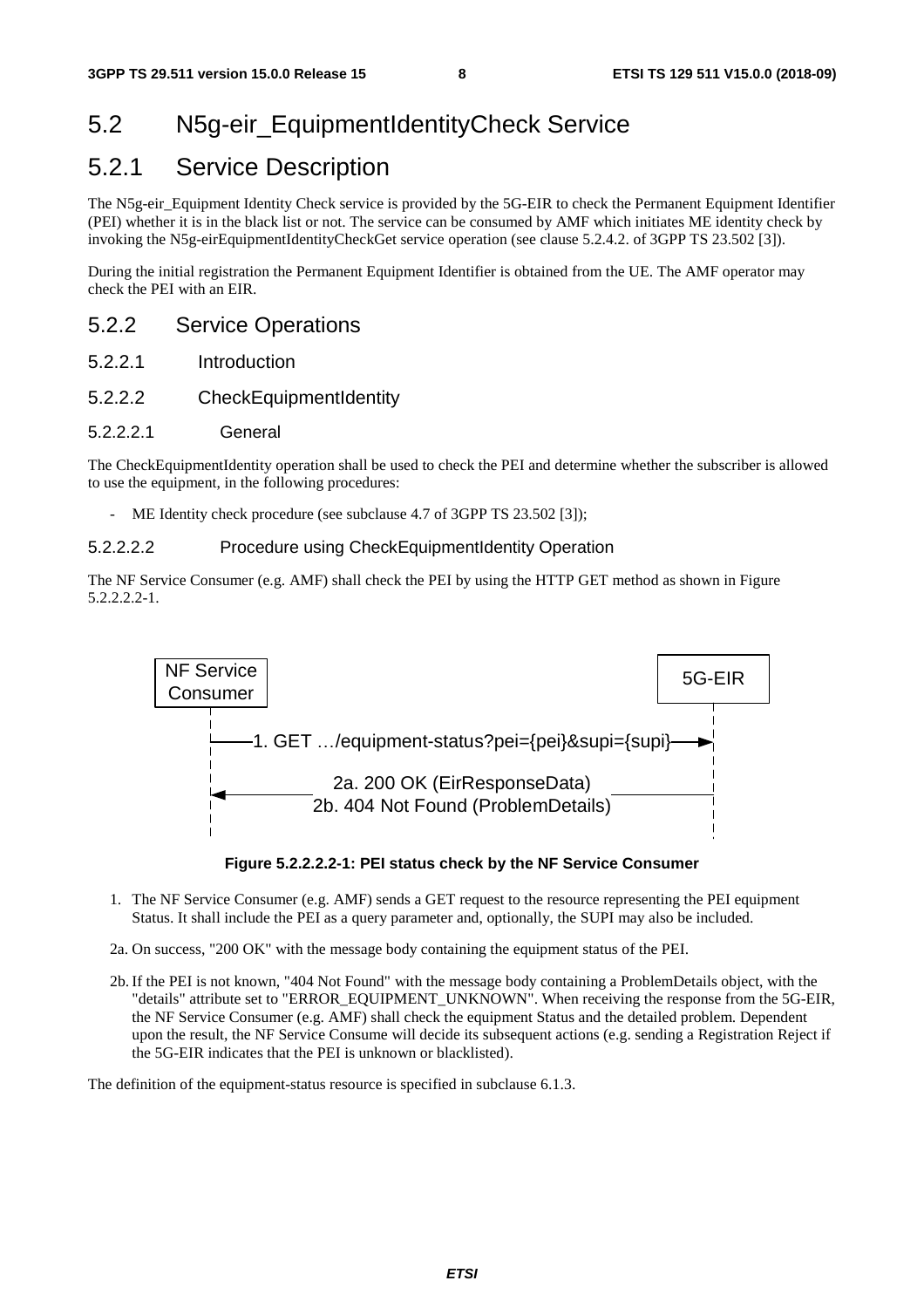### 6 API Definitions

### 6.1 N5g-eir\_EquipmentIdentityCheck Service API

#### 6.1.1 API URI

URIs of this API shall have the following root:

#### {apiRoot}/{apiName}/{apiVersion}/

where the "apiName" shall be set to "n5g-eir-eic" and the "apiVersion" shall be set to "v1" for the current version of this specification.

#### 6.1.2 Usage of HTTP

#### 6.1.2.1 General

HTTP/2, as defined in IETF RFC 7540 [7], shall be used as specified in clause 5 of 3GPP TS 29.500 [4].

HTTP/2 shall be transported as specified in subclause 5.3 of 3GPP TS 29.500 [4].

HTTP messages and bodies for the N5g-eir\_EquipmentIdentityCheck Service shall comply with the OpenAPI [8] specification contained in Annex A.

#### 6.1.2.2 HTTP standard headers

#### 6.1.2.2.1 General

The usage of HTTP standard headers shall be supported as specified in subclause 5.2.2 of 3GPP TS 29.500 [4].

#### 6.1.2.2.2 Content type

The following content types shall be supported:

- JSON, as defined in IETF RFC 8259 [9]. The use of the JSON format shall be signalled by the content type "application/json". See also subclause 5.4 of 3GPP TS 29.500 [4].
- The Problem Details JSON Object (IETF RFC 7807 [10]. The use of the Problem Details JSON object in a HTTP response body shall be signalled by the content type "application/problem+json".

#### 6.1.2.3 HTTP custom headers

#### 6.1.2.3.1 General

In this release of this specification, no custom headers specific to the N5g-eir\_EquipmentIdentityCheck Service are defined. For 3GPP specific HTTP custom headers used across all service based interfaces, see clause 5.2.3 of 3GPP TS 29.500 [4].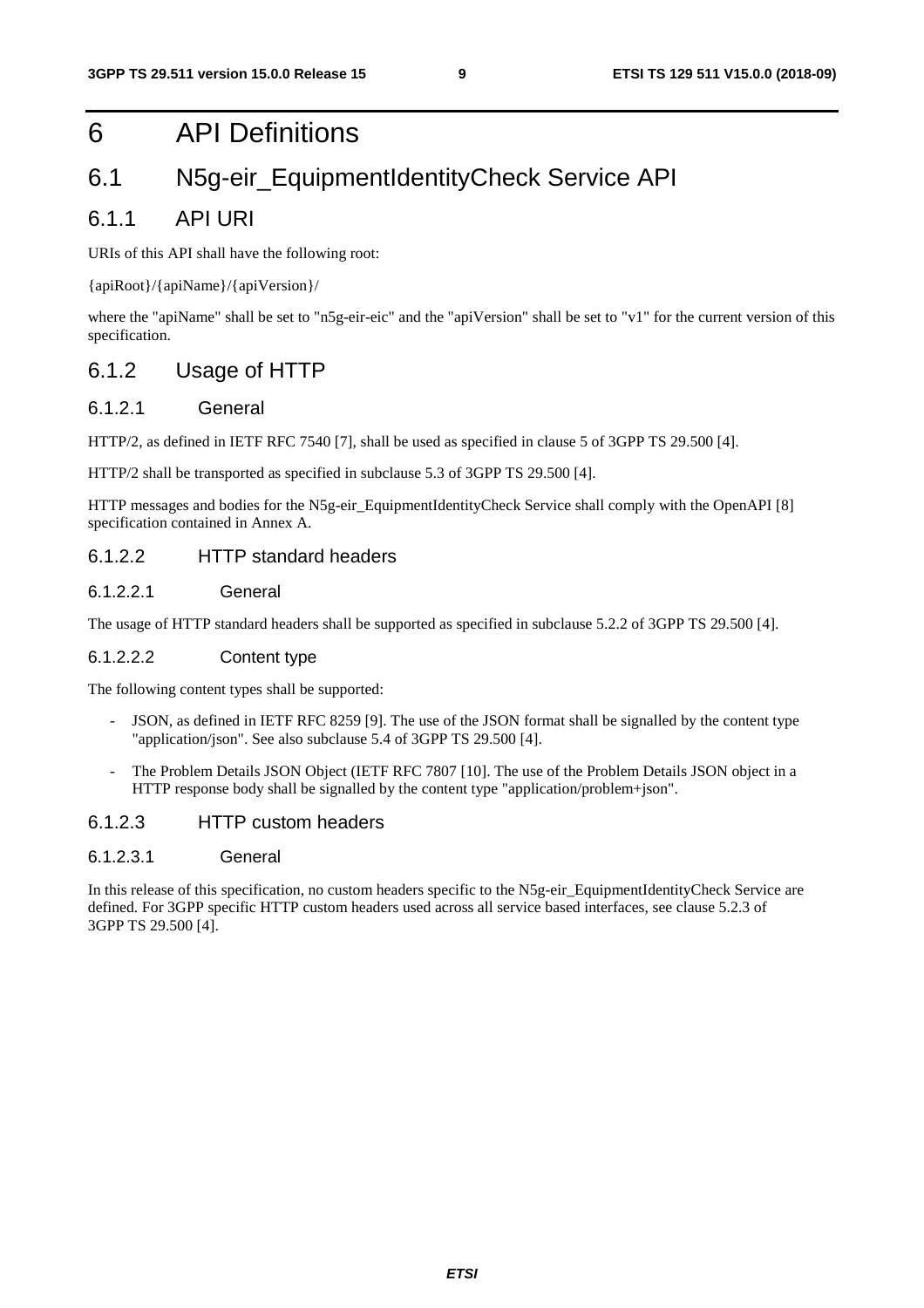#### 6.1.3 Resources

6.1.3.1 Overview



#### **Figure 6.1.3.1-1: Resource URI structure of the n5g-eir-eic API**

Table 6.1.3.1-1 provides an overview of the resources and applicable HTTP methods.

| Table 6.1.3.1-1: Resources and methods overview |  |
|-------------------------------------------------|--|
|-------------------------------------------------|--|

| Resource name   | <b>Resource URI</b> | <b>HTTP</b><br>method<br>or<br>custom<br><b>loperation</b> | <b>Description</b>                           |
|-----------------|---------------------|------------------------------------------------------------|----------------------------------------------|
| equipmentStatus | /equipment-status   | <b>GET</b>                                                 | Retrieve the equipment status of the<br>IPEI |

#### 6.1.3.2 Resource: equipmentStatus

#### 6.1.3.2.1 Description

This resource represents the equipmentStatus for a PEI.

#### 6.1.3.2.2 Resource Definition

Resource URI: {apiRoot}/n5g-eir-eic/v1/equipment-status

This resource shall support the resource URI variables defined in table 6.1.3.2.2-1.

#### **Table 6.1.3.2.2-1: Resource URI variables for this resource**

| Name                                      | <b>STATISTICS</b><br>D <sub>eff</sub><br>чоп. |
|-------------------------------------------|-----------------------------------------------|
| $\overline{\phantom{a}}$<br>lapiF<br>∖oot | $\sim$<br>dause<br>500<br>subciar"<br>◡.      |

6.1.3.2.3 Resource Standard Methods

6.1.3.2.3.1 GET

This method shall support the URI query parameters specified in table 6.1.3.2.3.1-1.

#### **Table 6.1.3.2.3.1-1: URI query parameters supported by the GET method on this resource**

| <b>Name</b>  | Data type |   | <b>Cardinality</b> | <b>Description</b>                                         |
|--------------|-----------|---|--------------------|------------------------------------------------------------|
| <b>l</b> pei | Pei       | М |                    | The PEI of the UE shall be included for equipment identify |
|              |           |   |                    | Icheckina                                                  |
| <b>Supi</b>  | Supi      |   | 0                  | The SUPI of the UE                                         |

This method shall support the request data structures specified in table 6.1.3.2.3.1-2 and the response data structures and response codes specified in table 6.1.3.2.3.1-3.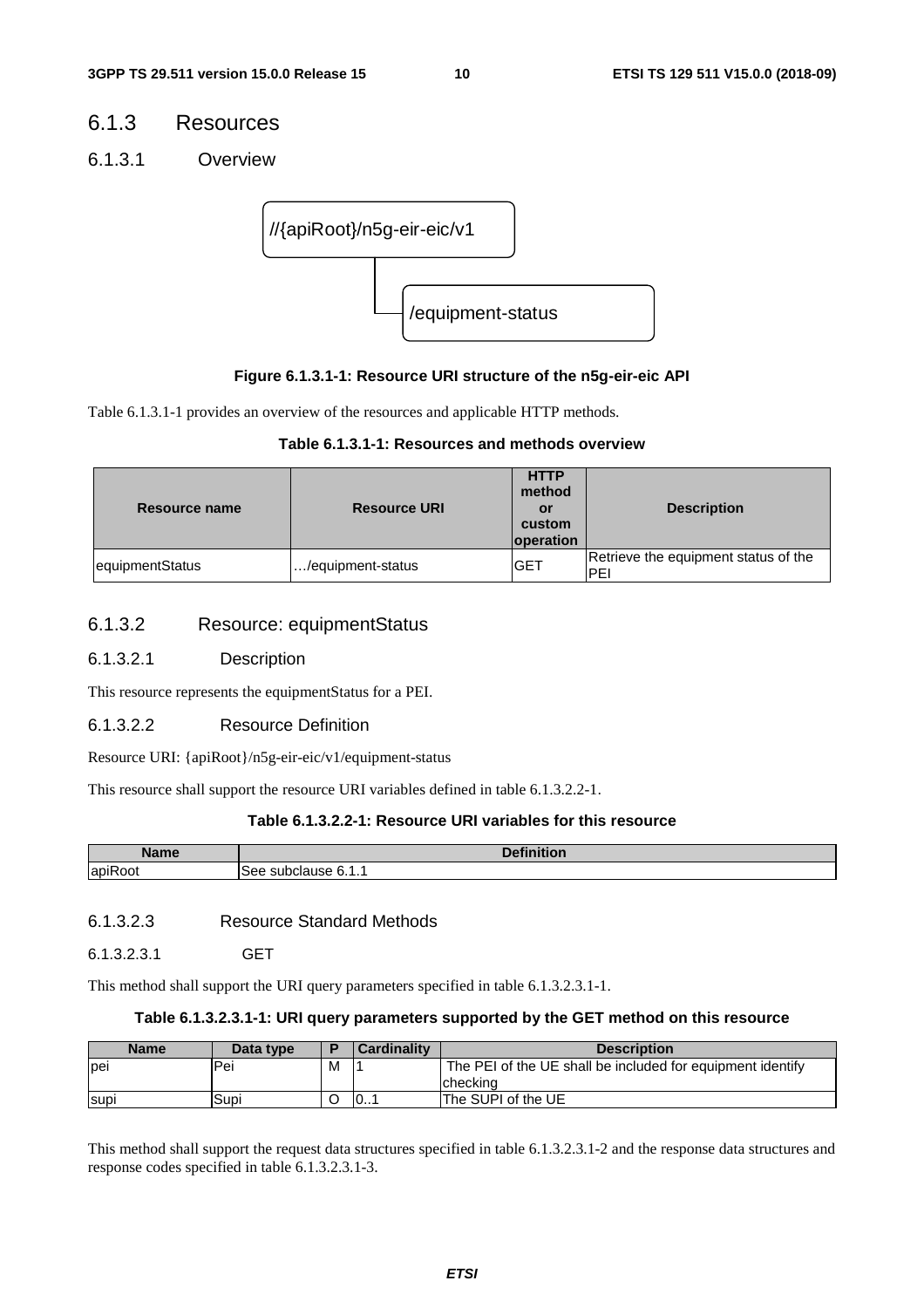#### **Table 6.1.3.2.3.1-2: Data structures supported by the GET Request Body on this resource**

| Data type | <b>Cordinality</b><br><b>A</b> diam | <b>Description</b> |
|-----------|-------------------------------------|--------------------|
| ln/a      |                                     |                    |

#### **Table 6.1.3.2.3.1-3: Data structures supported by the GET Response Body on this resource**

| Data type             | Р | Cardinality | <b>Response</b><br>codes | <b>Description</b>                                                                                                                                                                                              |
|-----------------------|---|-------------|--------------------------|-----------------------------------------------------------------------------------------------------------------------------------------------------------------------------------------------------------------|
| EirResponseData       | м |             | 200 OK                   | Upon success, a response body containing the Equipment<br><b>Status shall be returned</b>                                                                                                                       |
| <b>ProblemDetails</b> | м |             | 404 Not<br>Found         | The equipment identify checking has failed.<br>The "cause" attribute shall be set to the following application<br>error:<br>- ERROR_EQUIPMENT_UNKNOWN<br>See table 6.1.5.3-1 for the description of this error. |

#### 6.1.4 Data Model

#### 6.1.4.1 General

This subclause specifies the application data model supported by the API.

Table 6.1.4.1-1 specifies the data types defined for the n5g-eir-eic service based interface protocol.

|  |  |  |  | Table 6.1.4.1-1: n5g-eir-eic specific Data Types |
|--|--|--|--|--------------------------------------------------|
|--|--|--|--|--------------------------------------------------|

| Data type       | <b>Section defined</b> | <b>Description</b>                                     |
|-----------------|------------------------|--------------------------------------------------------|
| EirResponseData | 6.1.4.2.2              |                                                        |
| EquipmentStatus | 6.1.4.3.3              | Equipment status of the PEI, this data type is string. |

Table 6.1.6.1-2 specifies data types re-used by the  $N_{\text{NFS}}$  service based interface protocol from other specifications, including a reference to their respective specifications and when needed, a short description of their use within the N<sub><NF></sub> service based interface.

#### **Table 6.1.4.1-2: 5g-eir-eic re-used Data Types**

| Data type             | Reference         | <b>Comments</b>                                                                                                          |
|-----------------------|-------------------|--------------------------------------------------------------------------------------------------------------------------|
| <b>IPei</b>           | 3GPP TS 29.571[6] | Data type representing the PEI of the UE.                                                                                |
| Supi                  |                   | [3GPP TS 29.571 [6] Data type representing the SUPI of the subscriber.<br>$ $ pattern: "(imsi-[0-9] $\{5,15\}$  nai-.+)" |
| <b>ProblemDetails</b> |                   | 3GPP TS 29.571 [6] Common data type for error responses                                                                  |

#### 6.1.4.2 Structured data types

#### 6.1.4.2.1 Introduction

This subclause defines the structures to be used in resource representations.

Allowed structures are: array, object.

#### 6.1.4.2.2 Type: EirResponseData

#### **Table 6.1.4.2.2-1: Definition of type EirResponseData**

| <b>Attribute name</b> | Data type       |   | <b>Cardinality</b> | Description       |
|-----------------------|-----------------|---|--------------------|-------------------|
| status                | EquipmentStatus | M |                    | lStatus of the UE |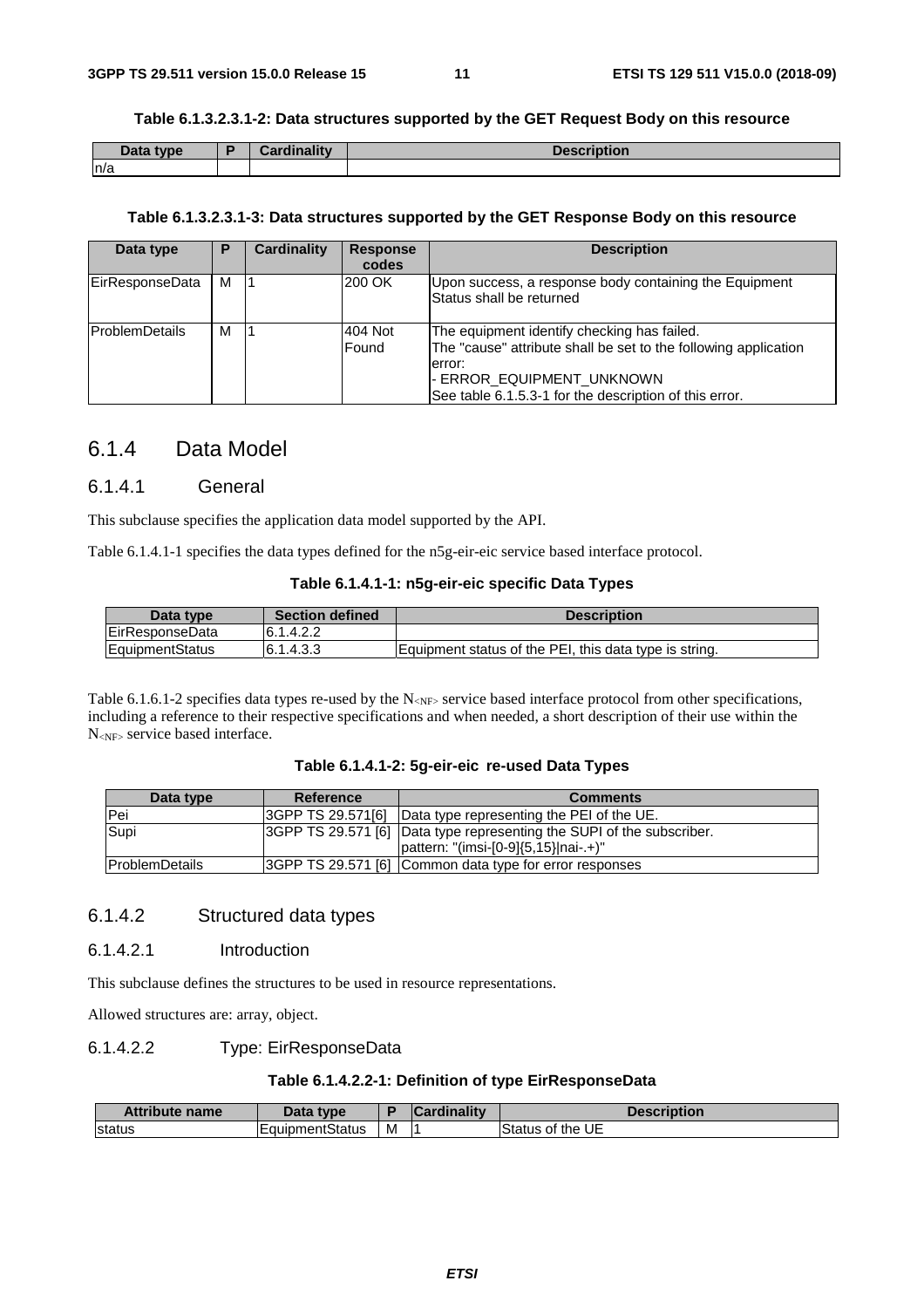#### 6.1.4.3 Simple data types and enumerations

#### 6.1.4.3.1 Introduction

This subclause defines simple data types and enumerations that can be referenced from data structures defined in the previous subclauses.

#### 6.1.4.3.2 Simple data types

The simple data types defined in table 6.1.4.3.2-1 shall be supported.

|  | Table 6.1.4.3.2-1: Simple data types |  |  |  |
|--|--------------------------------------|--|--|--|
|--|--------------------------------------|--|--|--|

| <b>Type Name</b> | <b>Type Definition</b>                        | <b>Description</b> |
|------------------|-----------------------------------------------|--------------------|
|                  | <one data<="" simple="" th=""><th></th></one> |                    |
|                  | type, e.g. boolean,                           |                    |
|                  | integer, null,                                |                    |
|                  | number, string>                               |                    |

#### 6.1.4.3.3 Enumeration: EquipmentStatus

#### **Table 6.1.4.3.3-1: Enumeration EquipStatus**

| <b>Enumeration value</b> | <b>Description</b>               |
|--------------------------|----------------------------------|
| "WHITELISTED"            | Indicates the PEI is whitelisted |
| "BLACKLISTED"            | Indicates the PEI is blacklisted |
| "GREYLISTED"             | Indicates the PEI is greylisted  |

### 6.1.5 Error Handling

#### 6.1.5.1 General

HTTP error handling shall be supported as specified in subclause 5.2.4 of 3GPP TS 29.500 [4].

#### 6.1.5.2 Protocol Errors

The HTTP/2 protocol errors specified in clause 7 of IETF RFC 7540 [7] shall be supported. Errors due to malformed HTTP payload body and/or headers shall be conveyed with the appropriate HTTP 4xx status codes along with the ProblemDetails JSON body as specified in 3GPP TS 29.501 [5].

#### 6.1.5.3 Application Errors

The common application errors defined in the Table 6.1.5.3-1 in 3GPP TS 29.501 [5] may also be used for the N5geir\_EquipmentIdentityCheck service, and the following application errors listed in Table 6.1.5.3-1 are specific for the N5g-eir\_EquipmentIdentityCheck service.

|  | Table 6.1.5.3-1: Application errors |
|--|-------------------------------------|
|--|-------------------------------------|

| <b>Application Error</b>               | <b>HTTP status code</b> | <b>Description</b>                                      |
|----------------------------------------|-------------------------|---------------------------------------------------------|
| IERROR EQUIPMENT UNKNOWN 404 Not Found |                         | lindicate the mobile equipment is not known in the EIR. |

#### 6.1.6 Feature Negotiation

N/A

#### 6.1.7 Security

#### 6.1.7.1 General

The security mechanisms for service based interfaces are specified in clause 13 of 3GPP TS 33.501 [11].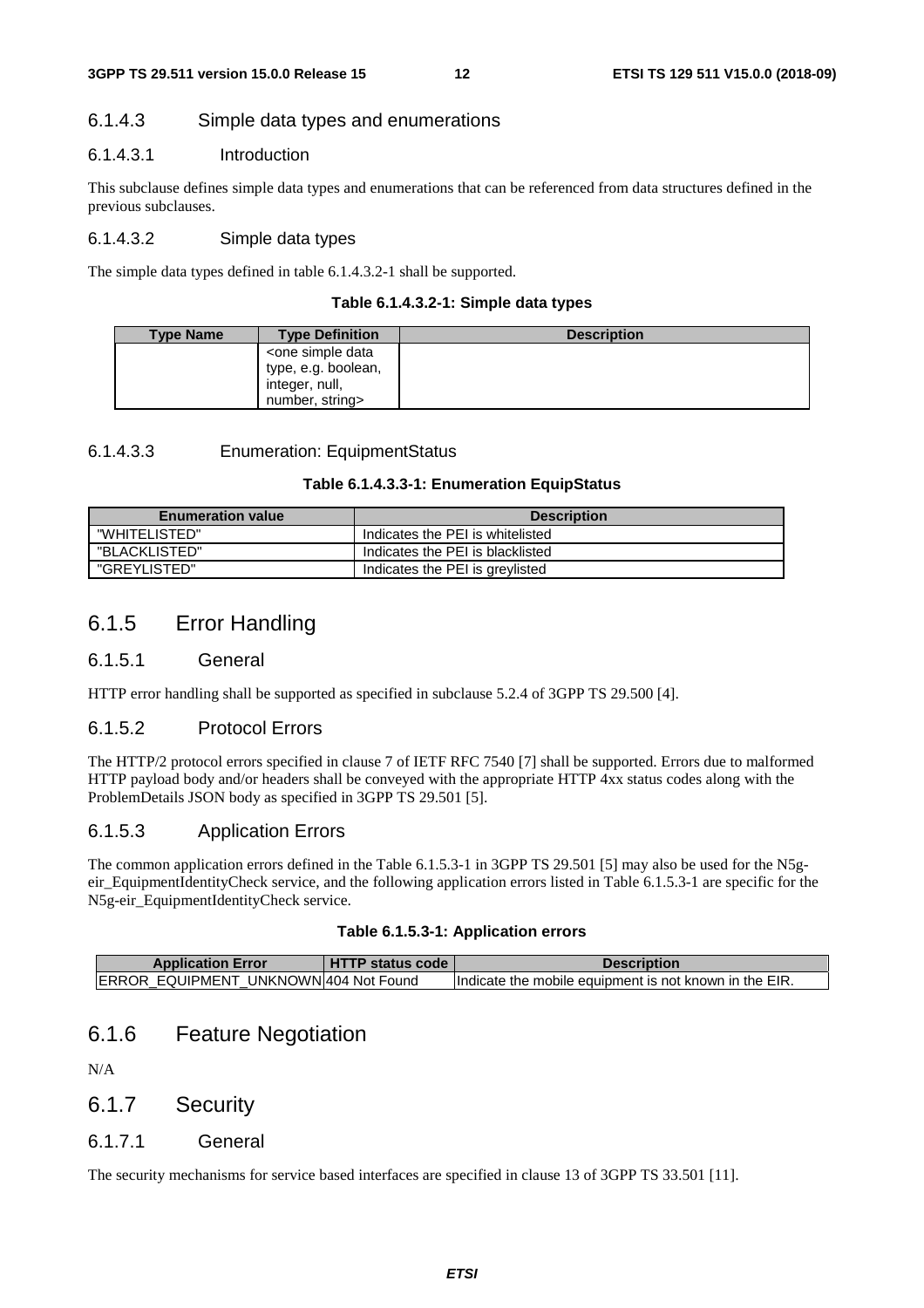Security Protection Edge Proxy (SEPP), as specified in 3GPP TS 33.501 [11], shall be used between service based interfaces across PLMNs. The NFs in a PLMN shall use the SEPP as a HTTP/2 proxy for the HTTP/2 messages that carry ":authority" pseudo header with a uri-host formatted as specified in subclause 6.1.4.3 of 3GPP TS 29.500 [4]

#### 6.1.7.2 Transport Layer Security Protection of Messages

As specified in subclause 13.1 of 3GPP TS 33.501 [11], TLS shall be used for the security protection of messages at the transport layer for the N5g-eir service based interface if network security is not provided by other means.

The protocol stack for the N5g-eir service based interface is shown on Figure 6.1.7.2-1.

| Application |
|-------------|
| HTTP/2      |
| <b>TLS</b>  |
| <b>TCP</b>  |
| IP          |
| L2          |

#### **Figure 6.1.7.2-1: SBI Protocol Stack**

The N5g-eir service based interface uses HTTP/2 protocol (see subclause 5.2) with JSON (see subclause 5.4) as the application layer serialization protocol. For the security protection at the transport layer, 5G-EIR NF shall support TLS and TLS shall be used within a PLMN if network security is not provided by other means, as specified in 3GPP TS 33.501 [11].

#### 6.1.7.3 Authorization of 5G-EIR NF Service Access

As specified in subclause 13.4.1 of 3GPP TS 33.501 [11] OAuth 2.0 (see IETF RFC 6749 [12]) may be used for authorization of N5g-eir\_EquipmentIdentityCheck service access. The 5G-EIR NF and the NRF (as defined in 3GPP TS 29.510 [13]) shall support the OAuth 2.0 authorization framework with "Client Credentials" grant type as specified in clause 4.4 of IETF RFC 6749 [12]. The NRF shall act as the Authorization Server providing the access tokens to the NF service consumers to access the service provided by the 5G-EIR. If the 5G-EIR NF receives an OAuth 2.0 authorization token in the "Authorization" HTTP request header field, the N5g-eir\_EquipmentIdentityCheck service shall validate the access token, its expiry and its access scope before allowing access to the requested resource, as specified in clause 7 of IETF RFC 6749 [12].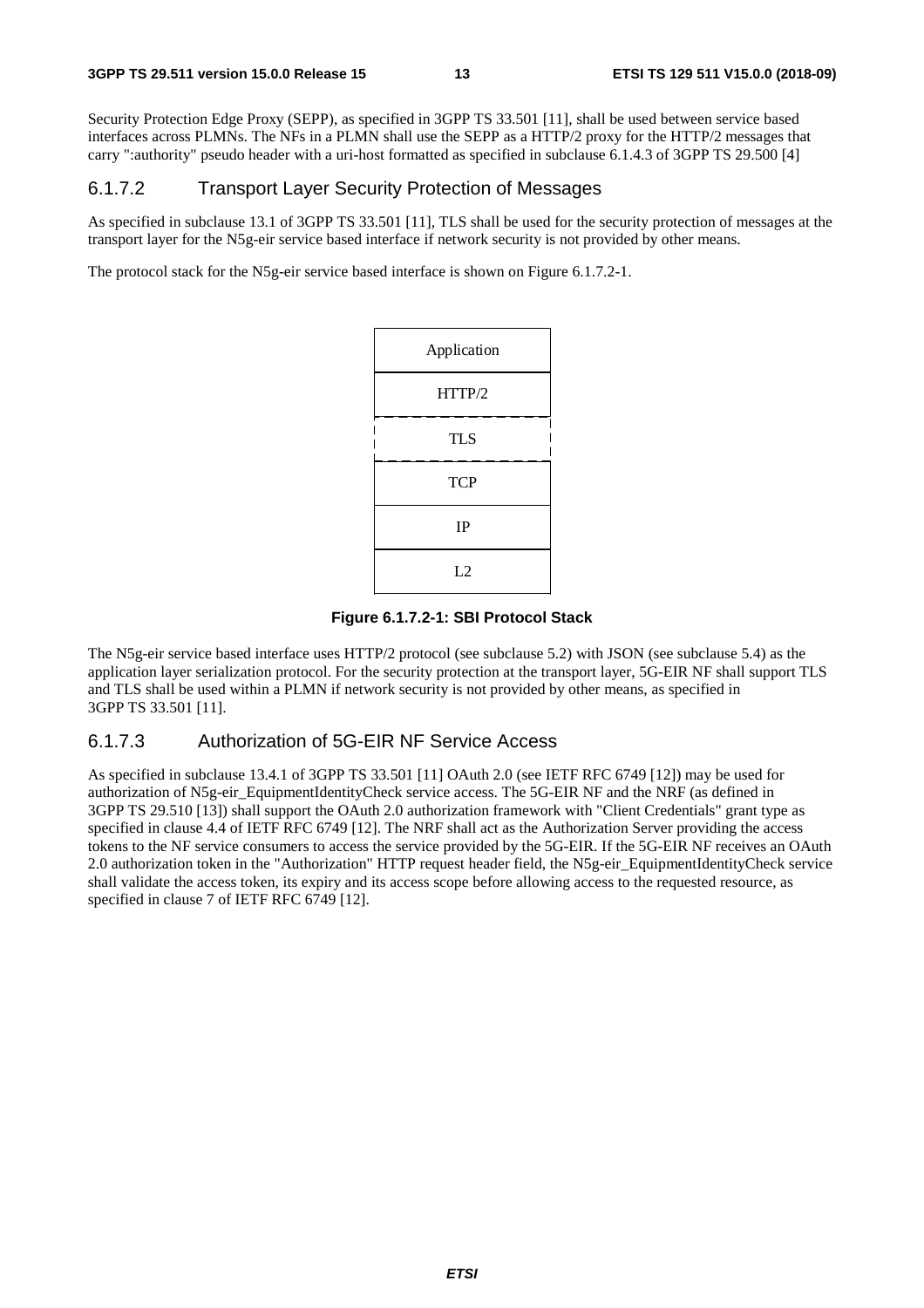# Annex A (normative): OpenAPI specification

### A.1 General

### A.2 N5g-eir\_EquipmentIdentityCheck Service API

```
openapi: 3.0.0 
info: 
   version: '1.R15.0.0' 
   title: '5G-EIR Equipment Identity Check' 
   description: '5G-EIR Equipment Identity Check Service' 
paths: 
   /equipment-status: 
     get: 
       summary: Retrieves the status of the UE 
       operationId: GetEquipmentStatus 
       tags: 
         - Equipment Status (Document) 
       parameters: 
          - name: pei 
           in: query 
            description: PEI of the UE 
            required: true 
            schema: 
              $ref: '#/components/schemas/Pei' 
          - name: supi 
            in: query 
            description: SUPI of the UE 
            required: false 
            schema: 
              $ref: '#/components/schemas/Supi' 
       responses: 
          '200': 
            description: Expected response to a valid request 
            content: 
              application/json: 
                schema: 
                   $ref: '#/components/schemas/EirResponseData' 
          '404': 
            description: PEI Not Found 
            content: 
              application/problem+json: 
                schema: 
                   $ref: '#/components/schemas/ProblemDetails' 
          default: 
            description: Unexpected error 
            content: 
              application/problem+json: 
                schema: 
                   $ref: '#/components/schemas/ProblemDetails' 
components: 
   schemas: 
     EirResponseData: 
       type: object 
       required: 
          -<br>- status
       properties: 
         status: 
              $ref: '#/components/schemas/EquipmentStatus' 
     Pei: 
       type: string 
       pattern: "([0-9]{14})" 
     Supi: 
       type: string 
       pattern: "(imsi-[0-9]{5,15}|nai-.+)" 
     EquipmentStatus: 
       type: string 
       enum: 
          - WHITELISTED 
          - BLACKLISTED 
          - GREYLISTED 
     ProblemDetails:
```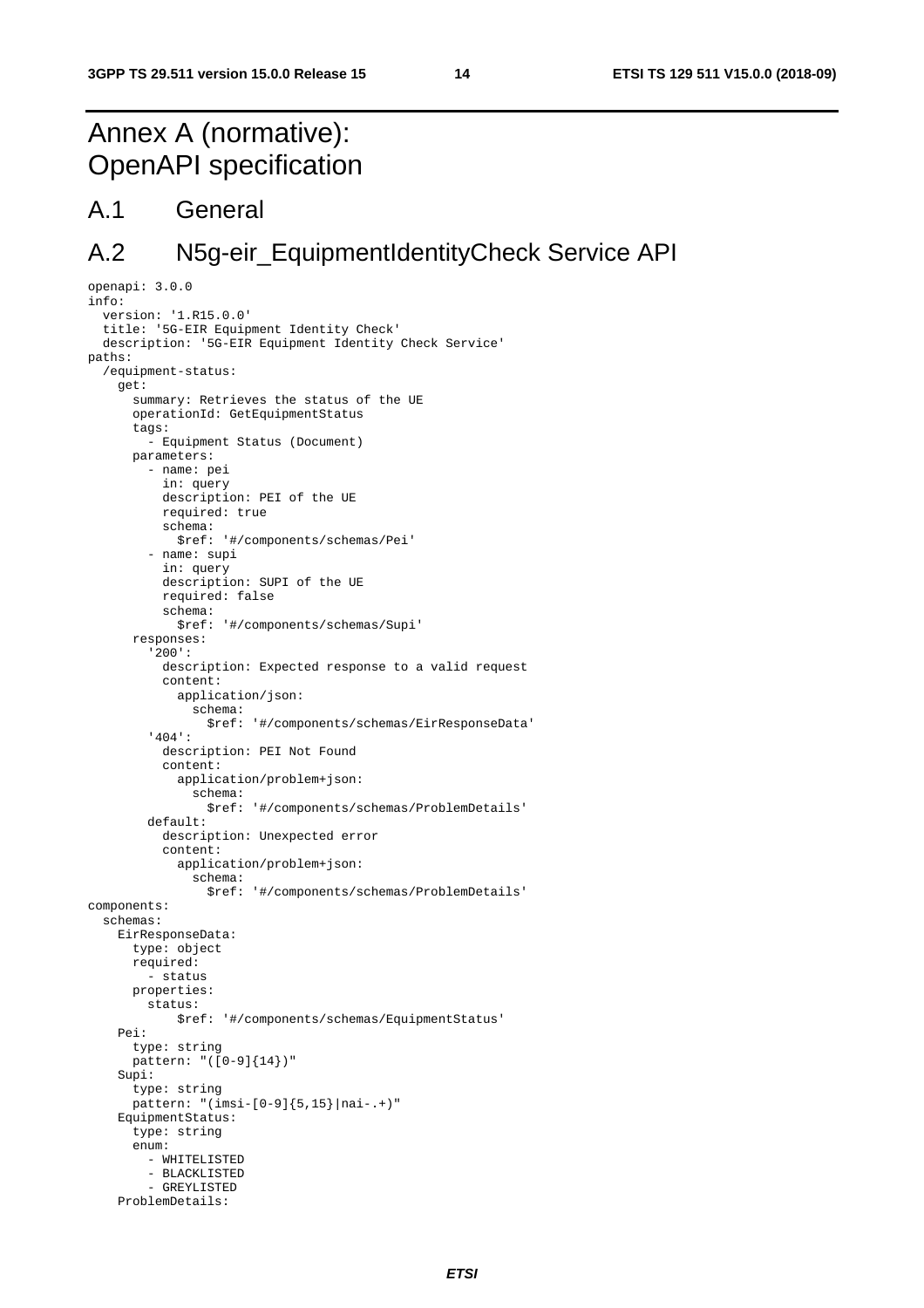description: 'https://www.rfc-editor.org/rfc/rfc7807.txt' type: object required: - type properties: type: type: string title: type: string status: type: integer detail: type: string instance: type: string externalDocs: description: Documentation url: 'http://www.3gpp.org/ftp/Specs/archive/29\_series/29.511/'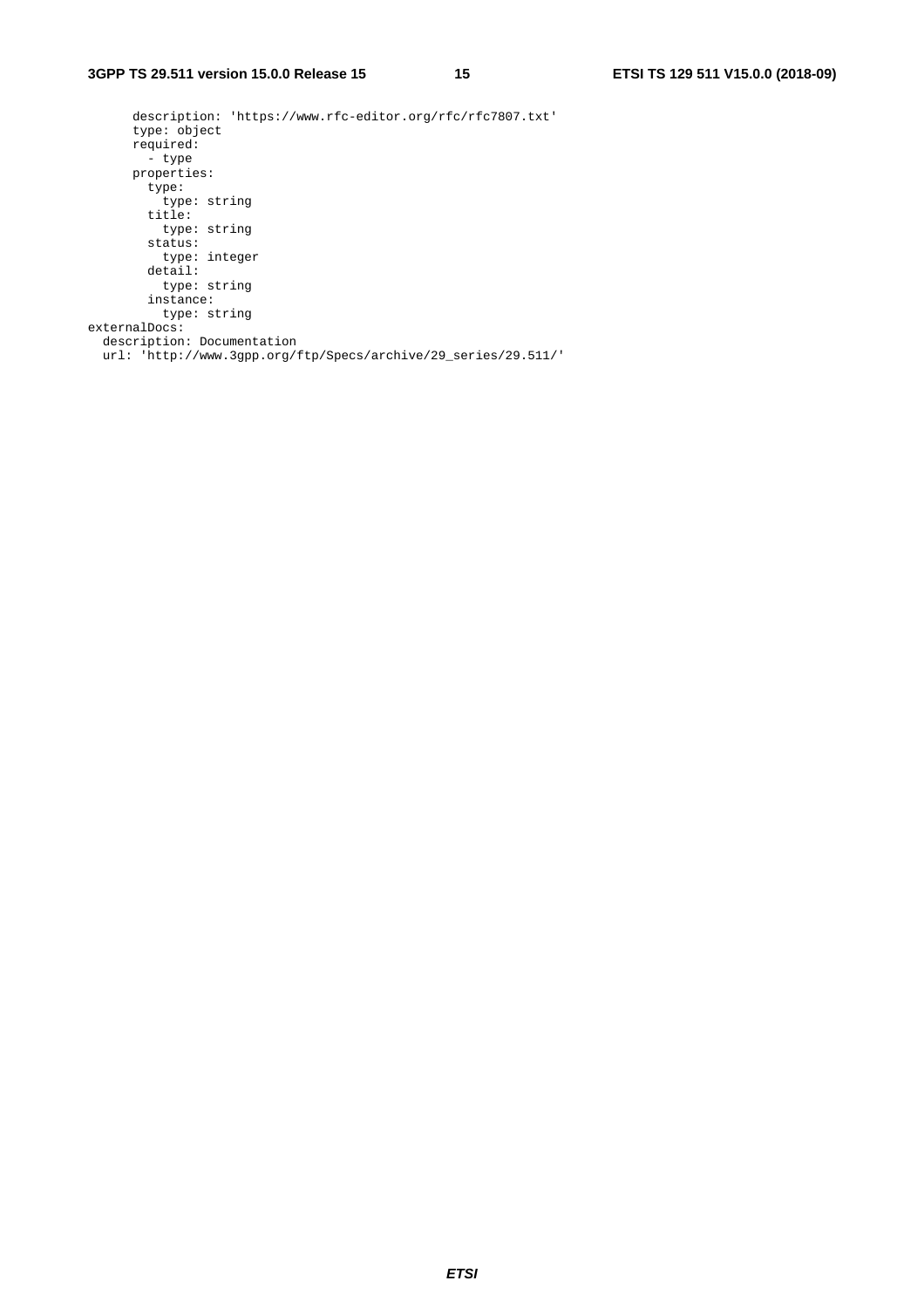# Annex B (informative): Change history

| <b>Change history</b> |                |             |           |                |  |                                                              |            |
|-----------------------|----------------|-------------|-----------|----------------|--|--------------------------------------------------------------|------------|
| <b>Date</b>           | <b>Meeting</b> | <b>TDoc</b> | <b>CR</b> | <b>Rev Cat</b> |  | Subject/Comment                                              | <b>New</b> |
|                       |                |             |           |                |  |                                                              | version    |
| 2017-10               | CT4#80         | C4-175323   |           |                |  | Initial Draft.                                               | 0.1.0      |
| 2017-10               | CT4#80         | C4-175396   |           |                |  | At CT4#80 approved pCRs C4-175323, C4-175324, C4-175325, C4- | 0.2.0      |
|                       |                |             |           |                |  | 175326 incorporated.                                         |            |
| 2017-12               | CT4#81         | C4-176439   |           |                |  | At CT4#81 approved pCRs C4-176428, C4-176429 incorporated    | 0.3.0      |
| 2018-03               | CT4#83         | C4-182436   |           |                |  | At CT4#83 approved pCRs C4-182368, C4-182369, C4-182384      | 0.4.0      |
|                       |                |             |           |                |  | incorporated.                                                |            |
| 2018-03               | CT#79          | CP-180032   |           |                |  | Presented for information                                    | 1.0.0      |
| 2018-05               | CT4#85         | C4-184627   |           |                |  | At CT4#85 approved pCRs C4-184475, C4-184476, C4-184628      | 1.1.0      |
|                       |                |             |           |                |  | incorporated.                                                |            |
| 2018-06               | CT#81          | CP-181106   |           |                |  | Presented for approval                                       | 2.0.0      |
| 2018-06               | CT#80          |             |           |                |  | Approved in CT#80.                                           | 15.0.0     |